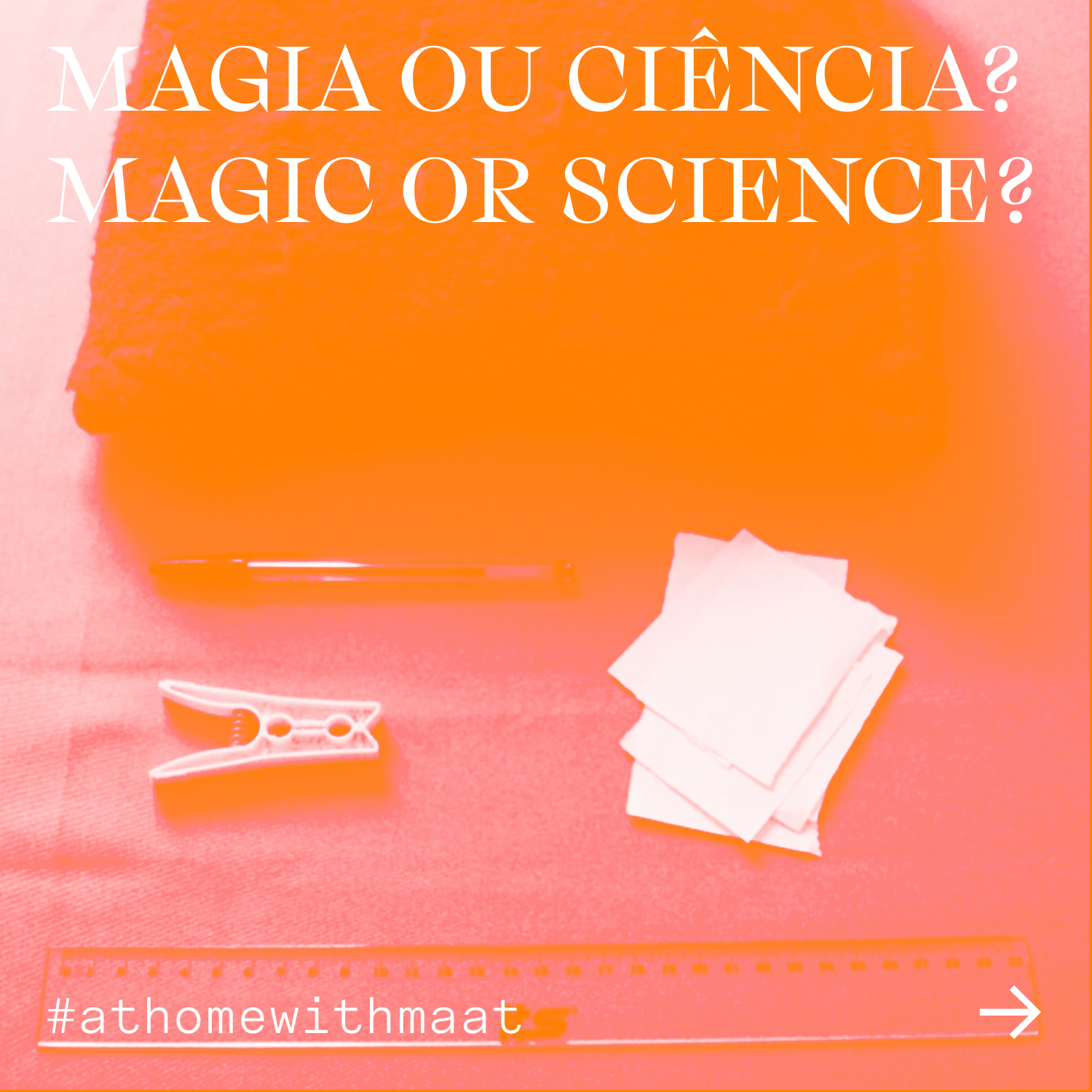## STATIC ELECTRICITY

### Needed materials

- Paper squares (5x5cm), —
- Wool sweater or wool ball,
- Ballpoint pen,
- Plastic ruler,
- Clothes peg. —

### Instructions



1. Use the clothes peg to hold the pen in a way that the tip is facing up.



2. Crease the paper to create two lines draing a point in the center.



3. Place the creased paper on top of the pen, holding the center point of the paper in the tip of the pen.

# #athomewithmaat

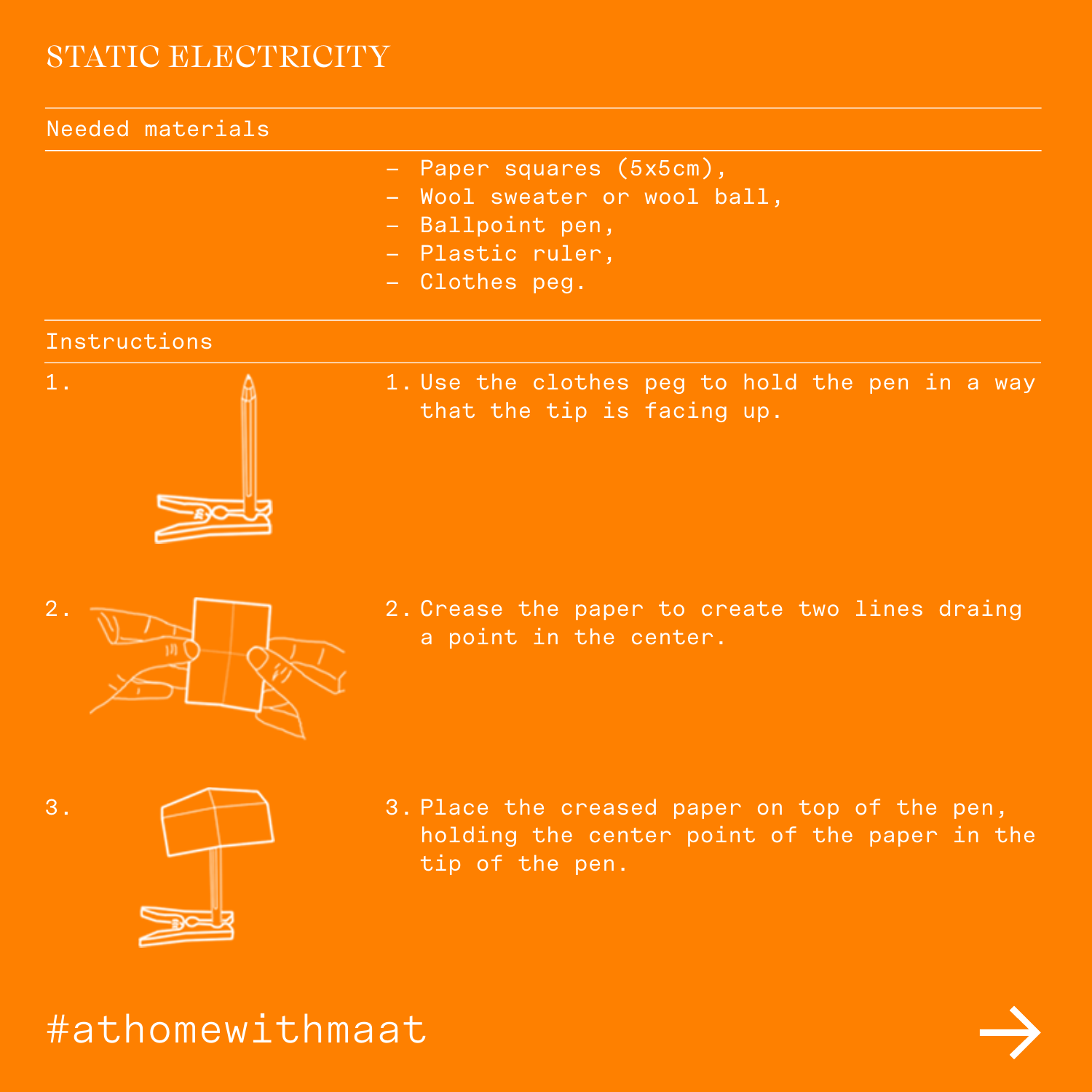# STATIC ELECTRICITY

## Instructions

5.



4. Take the ruler and the wool. Energetically, rub the ruler in the wool.



5. Place the ruler near the paper (without touching). See what happens.